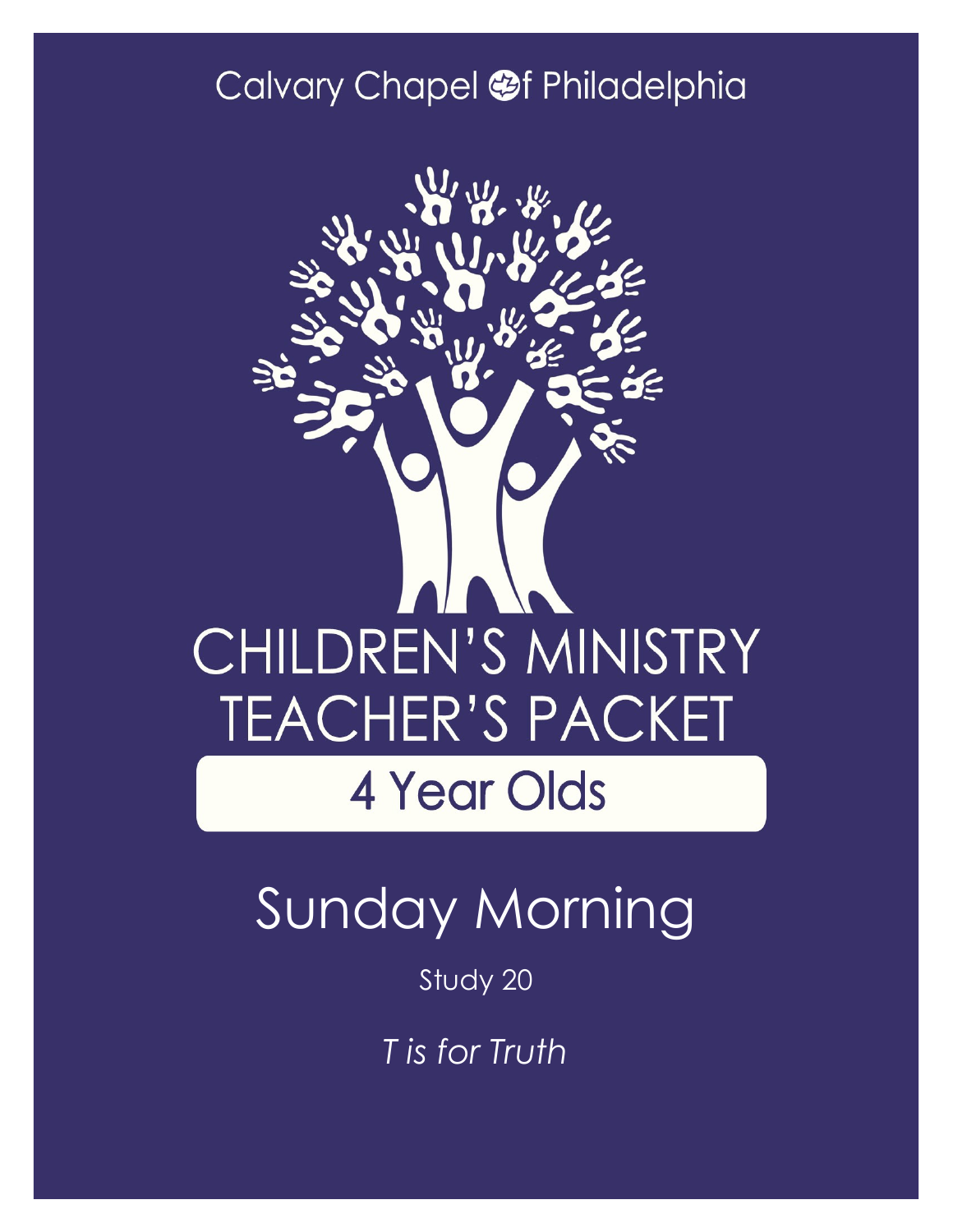### T is for Truth

The Objective is the key concept for this week's lesson. It should be the main focus of the study.

These are the key verses that you will find helpful in teaching your study this week. The "Main passage" is the basis of the study, where the other verses support the objective of the lesson.

There is a memory verse for the students that relates to every study. If a student can memorize the verse for the following week you may give them a prize from the "reward box" found on your cart.

An introductory activity or question that will settle the class, draw their attention to the study and prepare their hearts for God's Word.

**Objective To demonstrate to the children that God is never deceitful, He does not lie, and He always tells us the truth.**

#### **Key Verses**

Titus 1:2; Hebrews 6:18—Main Teaching Passages Psalm 25:5 John 14:6 John 8:32 Genesis 6-9

#### **Memory Verse** - Psalm 33:4 (May Memory Verse)

"For the word of the LORD is right, and all His work is done in truth."

#### **Hook**

Ask the class to name things God can do. Remind them of the stories of Scripture, such as when God split the Red Sea, raised Lazarus from the dead, or created everything in six days.

Then ask the class is there is anything God can't do. Tell them that today, the Scripture will tell us one thing God can't do: lie.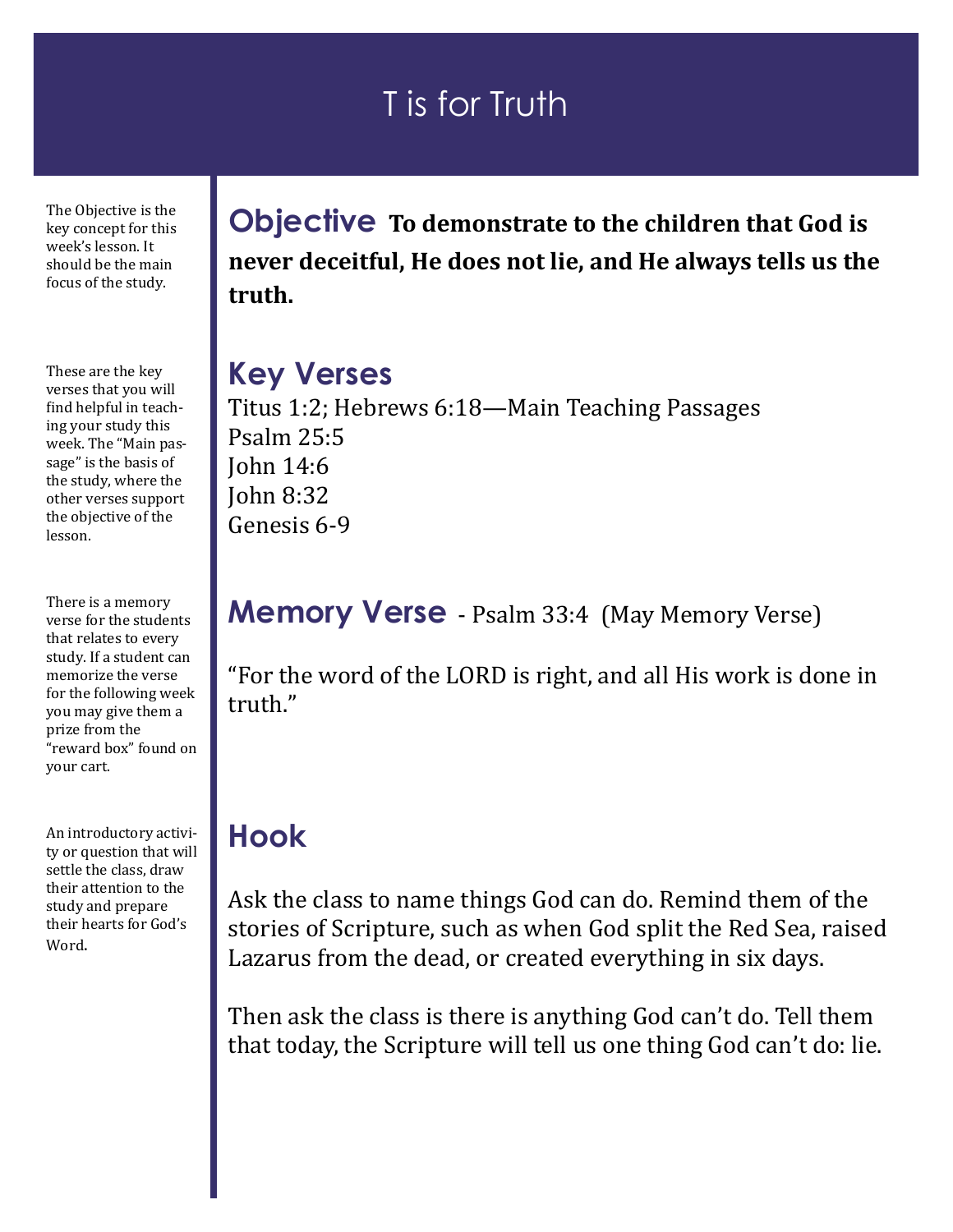What does the Bible say? This is where we will read a passage or series of passages that teach on the subject of the day.

The interpretation/ exegesis of the passage. What does this passage mean? How does this passage apply to my life?

## BOOK

Titus 1 tells us something incredibly important about the nature of God. It says that God cannot lie. It is important to note that it does not say that God "does not" lie, or that He "chooses not" to lie. It says that God does not have the capacity to lie. Hebrews 6:18 is even more succinct, "It is impossible for God to lie." He simply cannot speak that which is not true. This is so important to understand as a believer because it undergirds all of our ability to trust Him and His Word.

Because God cannot lie, we can declare like Jesus in John 17:17, "Sanctify them by Your truth. Your word is truth." The Scriptures themselves are bound together by the very idea that God's Word is true, and that because there is not falsehood in Him, we can not only trust what it says, but have full confidence in obeying His Word as well. Psalm 25:5 says, "Lead in me in Your truth and teach me, for you are the God of my salvation." Of course, the ultimate example of truth is found in the person of Jesus Christ, who described Himself as "the way, the *truth,* and the life" (John 14:6). We are, of course, also instructed in John 8:32 that if we know the truth, then the truth shall set us free. If we replace the word "truth" in that verse with "Christ," it doesn't change the meaning one bit.

## LOOK

Throughout the year, we have been talking about all the things that God is, and all the things that God does. We said that God is almighty, that He can overcome even the biggest problem. We said that God is forgiving, even able to forgive the worst sins you could think of. The next two weeks, we will be looking at two things that *can't* do. It's strange to think that there are some things that God can't do. After all, He is God. He can do everything, right? Wrong. This week we are looking at an awesome thing that the Bible says that God can't do. God cannot lie. God only has the ability to speak truth, and that is so very important for us.

God's Word is filled with something called prophecy. Prophecy is God telling us what is going to happen in the future. Take, for example, the story of Noah (Genesis 6-9). God told Noah that He was going to flood the earth with heavy rain, even though it had never, ever rained before. Noah had to wait almost 100 years for it to happen, but eventually it came, just as God had promised. Every promise about the future that God has made has come true, because cannot lie. There are some promises that God wrote just for us, and just like the promises He gave His people in the Old Testament, we can believe every single one of them.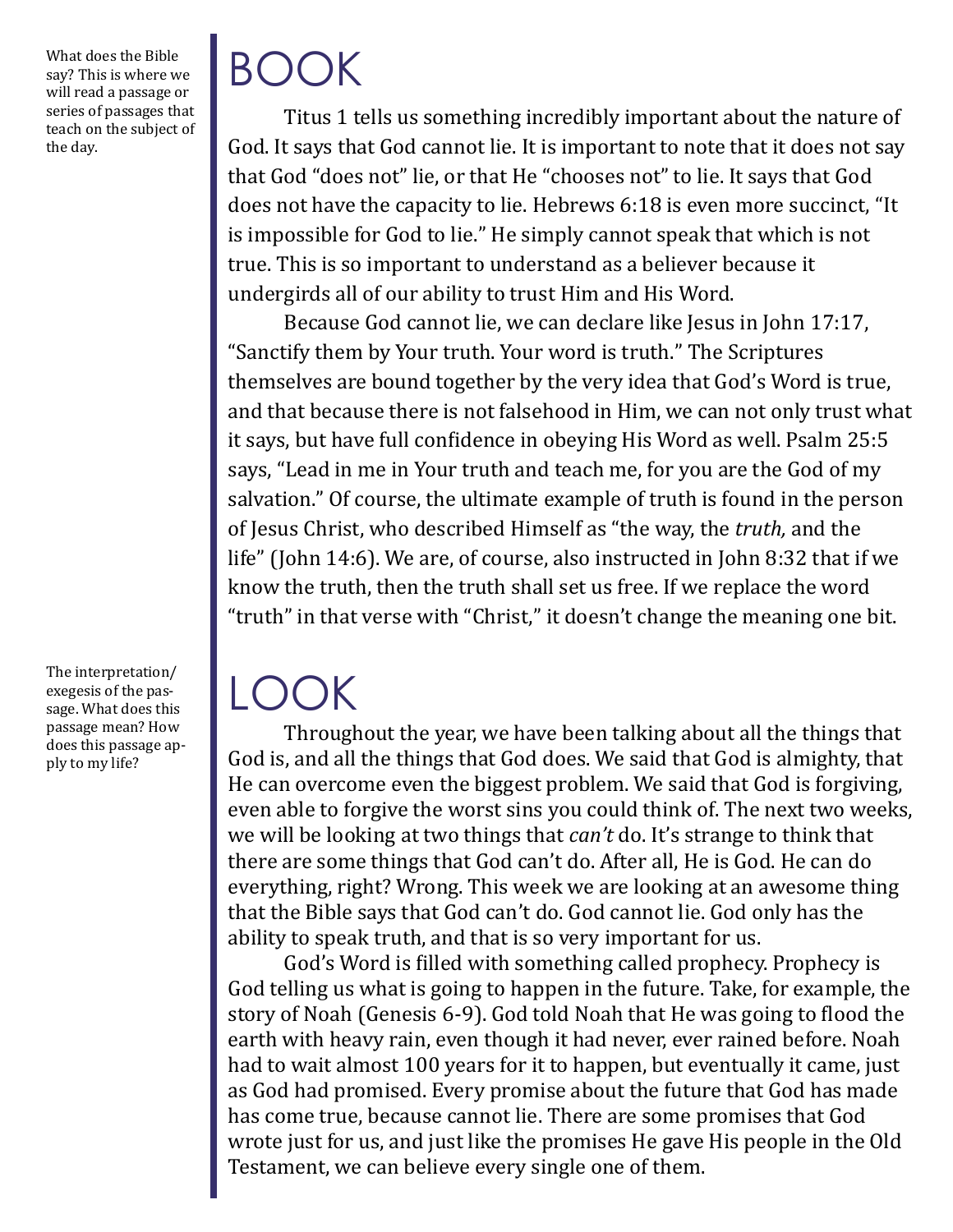## LOOK (Continued)

Because God can't lie and always tells the truth, we can believe everything that He tells us in the Bible. We can trust that God created the universe and everything in it. We can trust that He spoke to His people in the Old Testament and told them how to live for Him. Most importantly, we can trust that Jesus Christ came to the earth in the form of a man, lived a sinless life, and died on a cross so that our sins can be forgiven, and that He is coming back again to take His people to live with Him forever in a place where there is no sin or sadness. Lastly, because God cannot lie, whenever His Word tells us to do something in obedience to Him, we can be safe in following it. His Word will not lead us astray because God only gives us truth.

What is my response to this passage of Scripture? How should my life change according to what this passage teaches me? What are the practical things I can do throughout the week to make this true in my life?

# TOOK

Review the lesson by asking if we can trust the Bible. Are there any lies in the Bible? How do we know there are no lies in the Bible?

**Pray:** Thank the Lord that His Word is truth and that it can be trusted and obeyed. Praise Him for giving us a hope and a future to look forward to. Ask for the strength to trust and believe in His word no matter what the world around us may say.

**Parent Question:** Has God ever told a lie? Does He always tell the truth?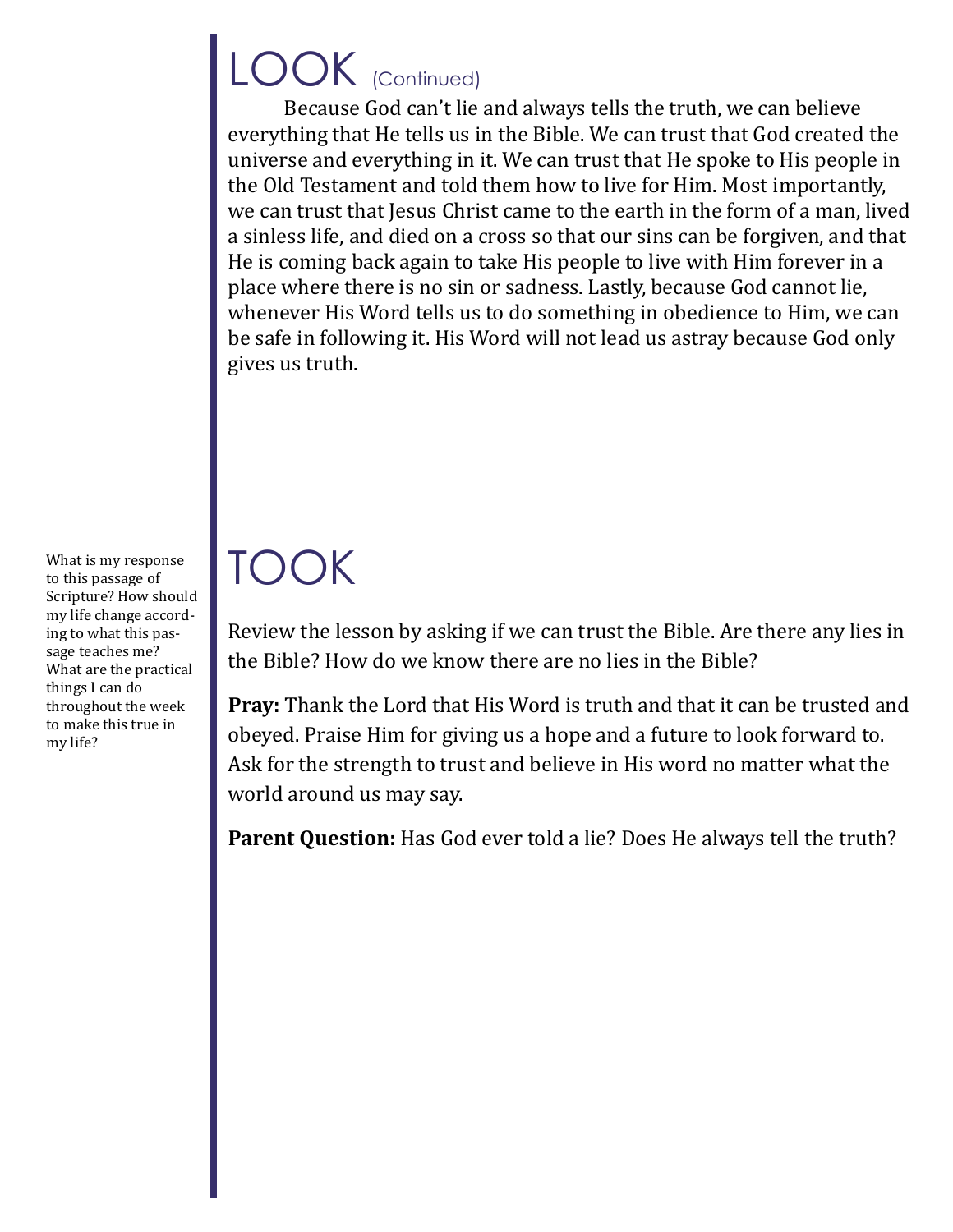## FURTHER STUDY

#### **Commentary on Hebrews 6:13-18 and Titus 1:2 by David Guzik**

3. (13-18) Don't be discouraged because God's promises are reliable.

For when God made a promise to Abraham, because He could swear by no one greater, He swore by Himself, saying, "Surely blessing I will bless you, and multiplying I will multiply you." And so, after he had patiently endured, he obtained the promise. For men indeed swear by the greater, and an oath for confirmation *is* for them an end of all dispute. Thus God, determining to show more abundantly to the heirs of promise the immutability of His counsel, confirmed *it* by an oath, that by two immutable things, in which it *is* impossible for God to lie, we might have strong consolation, who have fled for refuge to lay hold of the hope set before *us.*

a. **After he had patiently endured**: A season of patient endurance is a time of spiritual attack. It seems that we may never obtain **the promise** of God in our life. It is easy to wonder, "Will God *really* come through in my situation?"

b. **After he had patiently endured, he obtained the promise**: God came through for Abraham, even sealing His **promise** with an oath. In fact, **because He could swear by no one greater, He swore by Himself**. This oath showed that God's promises (like His character) are unchanging. Abraham's trust in this was the gateway to the fulfillment of the promise.

i. "This passage teaches us . . . that an oath may be lawfully used by Christians; and this ought to be particularly observed, on account of fanatical men who are disposed to abrogate the practices of solemn swearing which God has prescribed in his Law." (Calvin)

c. **That by two immutable things, in which it is impossible for God to lie, we might have strong consolation**: The **two immutable** (unchanging) **things** are God's *promise* and God's *oath*. It is **impossible for God to lie** in either of these two things.

i. The *absolute reliability* of God's promise should impress us. "Now, brethren, who among us dare doubt this? Where is the hardy sinner who dares come forward and say, 'I impugn the oath of God'? Oh! But let us blush the deepest scarlet, and scarlet is but white compared with the blush which ought to mantle the cheek of every child of God to think that even God's own children should, in effect, accuse their heavenly Father of perjury. Oh, shame upon us!" (Spurgeon)

d. **Strong consolation**: God isn't content to give us mere **consolation**. He wants to give us **strong consolation**. Spurgeon described some characteristics of strong consolation:

- **Strong consolation** does not depend upon bodily health.
- **Strong consolation** does not depend upon the excitement of public services and Christian fellowship.
- · **Strong consolation** can't be shaken by human reasoning.
- **Strong consolation** is stronger than our guilty conscience.

i. "It is a strong consolation that can deal with outward trials when a man has poverty staring him in the face, and hears his little children crying for bread; when bankruptcy is likely to come upon him through unavoidable losses; when the poor man has just lost his wife, and his dear children have been put into the same grave; when one after another all earthly props and comforts have given way, it needs a strong consolation then;